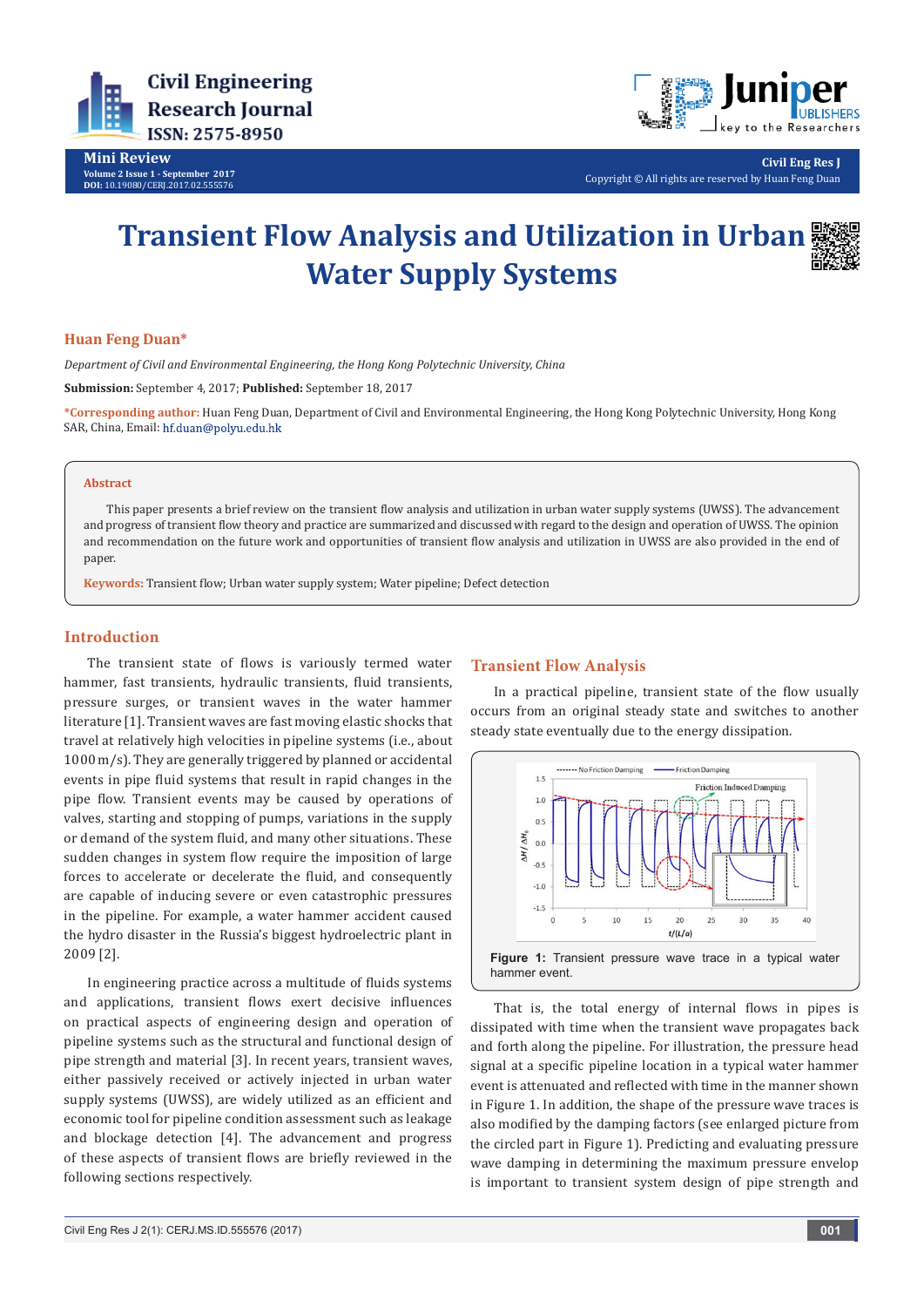operations of hydraulic devices in pipeline systems [1,5]. On the other hand, transient wave reflections may have great influence on the flow profiles for water quality problems, such as reverse and mixing flows [6]. Meanwhile, the decay of the transient intensity of pipe flows can affect the discharge oscillation in pipes. Thus, it has impacts on the optimal design of protection devices, such as air-chambers, surge tanks, and air valves, which are used for protecting pipelines by adjusting the flow storage during transient processes [7].

Many factors in pipeline systems can affect the behaviors of transient wave damping and reflections, including unsteady friction of wall shear, visco-elasticity of plastic pipes, uncertainty of parameters, and wave-scattering of random in homogeneities. An extensive literature review shows that the unsteady friction effect has received the most attention in the past two decade, followed by the visco-elastic effect, uncertainty effect, and wavescattering effect. However, the investigation in [8] demonstrates that, in practical pipeline systems, an opposite trend with respect to the order of importance of these four effects to transient pressure wave damping. That is, among the four effects, unsteady friction has the least contribution to the pressure wave damping, while the other three can affect more significantly the transient wave propagation in practical pipeline systems.

| Attention received<br>(From literature) |                                     | Practical importance<br>(From this study) |
|-----------------------------------------|-------------------------------------|-------------------------------------------|
| Many papers                             | <b>Unsteady friction</b>            | Least important                           |
| Some papers                             | Visco-elasticity                    | Important for plastic pipes               |
| Few papers                              | Uncertainty for<br>transient design | Important                                 |
| Very few papers                         | Wave-scattering                     | Important                                 |

**Figure 2:** Order of importance of different factors in transient pipe flows.

Figure 2 shows the ranking of importance of issues to be discussed in this work on the basis of attention received from researchers and the order of importance of these factors to practical systems as identified in previous research. In fact, the transient wave damping and reflections induced by these factors are especially critical to the utilization of transient flows for defects detection in pipelines (e.g., leakage and blockage), which is elaborated in the following section.

## **Transient Flow Utilization**

While many practicing engineers think most often about transients referred to their negative or damaging physical effects on a pipe system, or deterioration of potable water quality, etc., there is a positive aspect to transients as an integrity management tool. Transients have the ability to acquire and transmit a significant range and variety of system information along the pipeline while travelling through the system at high speeds.

This high speed transmission of information can be utilized in many practical applications, such as pipeline leak detection and condition monitoring. Leak detection continues to be more and more important to the urban water-related systems. Specifically, as transient waves move rapidly throughout a system, their waveforms are modified by their propagation and reflection interactions with the pipe and its component devices. Therefore, they can also be used as a potentially inexpensive and diverse source of information in integrity management applications [4,8]. On this point, transient pressure monitoring and analysis appears to hold considerable promise for estimating the state or condition of the pipeline system as it changes over time.

Recently developed techniques for leakage detection in water pipeline systems are utilizing the information associated with the transient damping and reflections [4,9]. Utilization of transient data for leak detection could have great practical significance

Since pipe leakage is a common, costly and serious water conservation and health issue worldwide. For example, estimates made in 2002 in Hong Kong suggest that losses in the potable water pipe system may exceed 30% of the total consumption, and a major contributor to this water loss is leakage [10]. According to information from Water Supplies Department of Hong Kong, a comprehensive pipe replacement scheme with price tag of more than US \$1.3 billion started in 2000. The scheme would replace around 3,000km of pipeline within the Territory of Hong Kong mainly for reducing leakage in the water piping system [10]. Since points of leakage also represent potential locations for contaminant intrusion, identification and control of leak locations is doubly important. Consequently, an improved understanding of transient flows in pipes is important to advancing the practical utilization of transients as a source of information and, at the same time, minimizing their damaging impacts on the physical infrastructure.



Furthermore, the transient-based method has been developed and used for the detection of pipe blockages in UWSS [11]. Blockages in aging pipeline infrastructure can be caused by various reasons (see Figure 3), including corrosion, failure of pipe lining and deposition of suspended materials. Blockages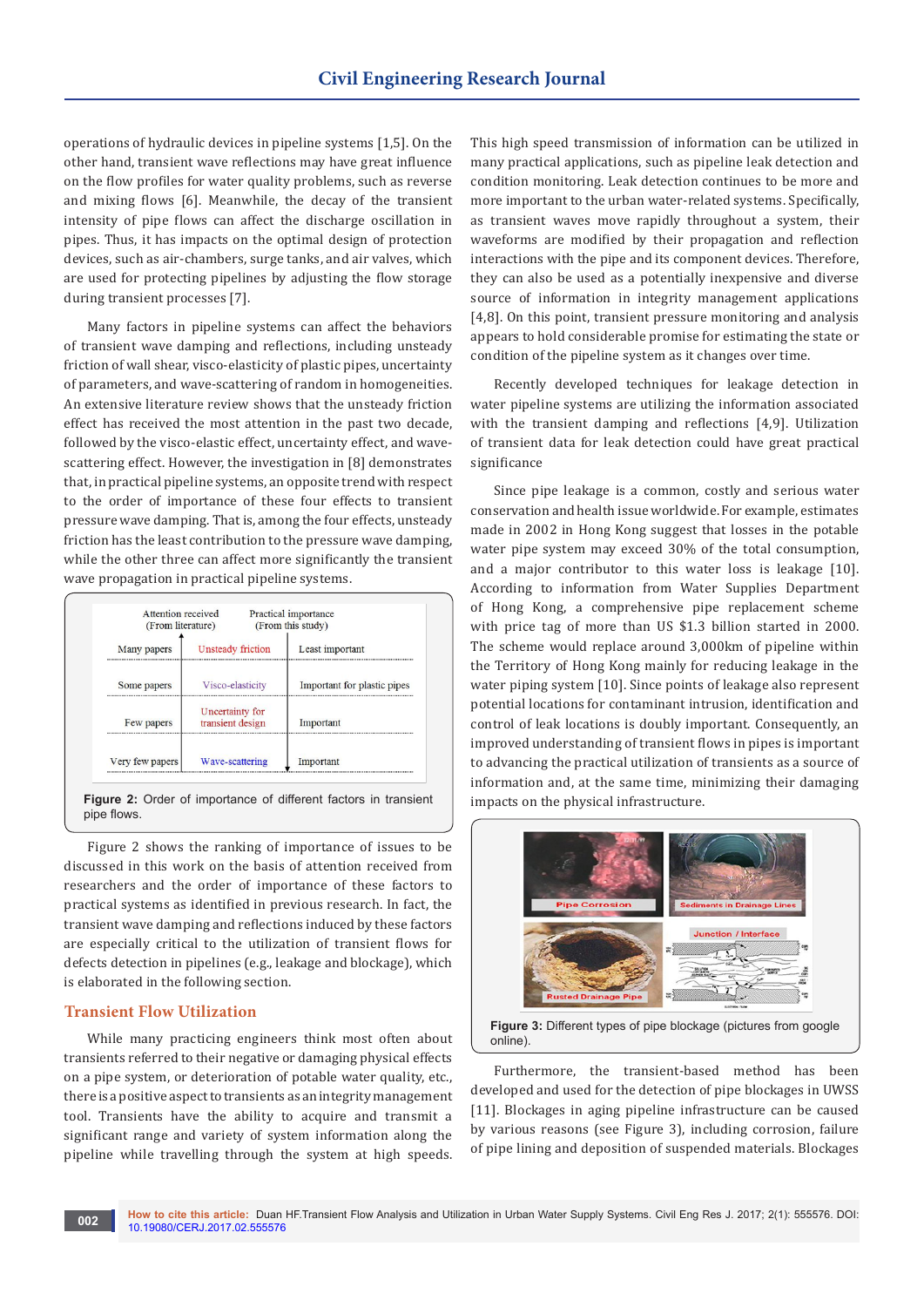in pipelines increase operational costs by reducing the flow capacity as well as large energy dissipation throughout the system [11]. Unlike leaks, the presence of blockages in a pipeline does not result in clear external indicators and the problem often remains undetected until the pipeline is close to fully constricted. Blockages are classified based on their physical extent relative to the total length of the system. Localized constrictions that can be considered as point discontinuities are referred to as discrete blockages. Common examples of this type are partially closed inline valves or orifice plates. In comparison, blockages caused by pipe aging are more common and often cover significant stretches of pipe relative to the total pipe length, which are commonly termed extended blockages in the literature.

Finally but not least, transient-based method has also been exploited for the identification and assessment of other different types of pipe defects in UWSS. For example, transient frequency response method was firstly developed and applied in [12] for detecting ill-connected branches in water supply pipe systems. Their results provided a promising alternative and tool for characterizing and identifying this type of pipe defect, which could not be well tackled by many traditional methods. Air-pocket is another issue in water pipelines that cannot be well dealt with by current methods. Based on previous studies, it is expected that the transient-based method might be useful and helpful to solve this problem, which is worthy of more investigations on this aspect in the future work.

## **Concluding Remarks**

Transient flows are important phenomena that are commonly and frequently existent in UWSS. Understanding transient flows is critical for analyzing the structural integrity of a pipe system as well as the development of transient-based defect detection methods. Despite that various models and methods have been developed in the literature for the analysis and utilization of transient flows, it is still necessary and worthwhile to further understand and explore the mechanism and physics of transients for better design and operation of UWSS. To this end, many relevant and large-scale research projects have been launched by the governments and/or industries in different cities/regions around the world. For instance, the theme-based research scheme (TBRS) project of "Smart UWSS" sponsored by the Hong Kong Research Grants Council (RGC), with collaborations among nine leading universities from six different countries/regions,

is aimed to develop the next generation of UWSS–a truly Smart UWSS [13].

## **Acknowledgement**

The author would like to appreciate the financial support on his research work from: (1) the Hong Kong Research Grants Council under projects no. 25200616 and no. 15201017; and (2) the Hong Kong Polytechnic University under projects no. G-YBHR, no. 1-ZVGF and no. 3-RBAB.

## **References**

- 1. [Chaudhry MH \(1987\) Applied hydraulic transients. Van Nostrand](http://www.springer.com/in/book/9781461485377)  [Reinhold Company, New York, USA.](http://www.springer.com/in/book/9781461485377)
- 2. (2009) Water hammer causes hydro power plant tragedy.
- 3. [Duan HF, Tung YK, Ghidaoui MS \(2010\) Probabilistic analysis of](http://ascelibrary.org/doi/abs/10.1061/%28ASCE%29WR.1943-5452.0000074)  [transient design for water supply systems. Journal of Water Resources](http://ascelibrary.org/doi/abs/10.1061/%28ASCE%29WR.1943-5452.0000074)  [Planning and Management 136\(6\): 678-687.](http://ascelibrary.org/doi/abs/10.1061/%28ASCE%29WR.1943-5452.0000074)
- 4. [Colombo AF, Lee PJ, Karney BW \(2009\) A selective literature review of](http://www.sciencedirect.com/science/article/pii/S1570644309000094)  [transient-based leak detection methods. Journal of Hydro-environment](http://www.sciencedirect.com/science/article/pii/S1570644309000094)  [Research 2\(4\): 212-227.](http://www.sciencedirect.com/science/article/pii/S1570644309000094)
- 5. [McInnis D, Karney BW \(1995\) Transients in distribution networks:](http://ascelibrary.org/doi/abs/10.1061/%28ASCE%290733-9429%281995%29121%3A3%28218%29)  [field tests and demand models. Journal of Hydraulic Engineering ASCE](http://ascelibrary.org/doi/abs/10.1061/%28ASCE%290733-9429%281995%29121%3A3%28218%29)  [121\(3\): 218-231.](http://ascelibrary.org/doi/abs/10.1061/%28ASCE%290733-9429%281995%29121%3A3%28218%29)
- 6. [Naser G, Karney BW \(2008\) A transient 2-D water quality model for](http://www.tandfonline.com/doi/abs/10.3826/jhr.2008.3015)  [pipeline systems. Journal of Hydraulic Research 46\(4\): 516-525.](http://www.tandfonline.com/doi/abs/10.3826/jhr.2008.3015)
- 7. [Jung BC, Karney BW \(2006\) Hydraulic optimization of transient](http://ascelibrary.org/doi/abs/10.1061/%28ASCE%290733-9496%282006%29132%3A1%2844%29)  [protection devices using GA and PSO approaches. Journal of Water](http://ascelibrary.org/doi/abs/10.1061/%28ASCE%290733-9496%282006%29132%3A1%2844%29)  [Resources Planning and Management ASCE 132\(1\): 44-52.](http://ascelibrary.org/doi/abs/10.1061/%28ASCE%290733-9496%282006%29132%3A1%2844%29)
- 8. [Duan HF \(2011\) Investigation of factors affecting transient pressure](http://repository.ust.hk/ir/Record/1783.1-7114)  [wave propagation and implications to transient based leak detection](http://repository.ust.hk/ir/Record/1783.1-7114)  [methods in pipeline systems. PhD Thesis, The Hong Kong University of](http://repository.ust.hk/ir/Record/1783.1-7114)  [Science and Technology, Hong Kong, China.](http://repository.ust.hk/ir/Record/1783.1-7114)
- 9. [Duan HF, Lee PJ, Ghidaoui MS, Tung YK \(2010\) Essential system](http://www.tandfonline.com/doi/abs/10.1080/00221686.2010.507014)  [response information for transient-based leak detection methods.](http://www.tandfonline.com/doi/abs/10.1080/00221686.2010.507014)  [Journal of Hydraulic Research IAHR 48\(5\): 650-657.](http://www.tandfonline.com/doi/abs/10.1080/00221686.2010.507014)
- 10. [Burn S, De Silva D, Eiswirth M, Hunaidi O, Speers A, et al. \(1999\) Pipe](http://nparc.cisti-icist.nrc-cnrc.gc.ca/eng/view/object/?id=fc18eba0-4472-4f91-96a4-5f5361912dc0)  [leakage–future challenges and solutions.](http://nparc.cisti-icist.nrc-cnrc.gc.ca/eng/view/object/?id=fc18eba0-4472-4f91-96a4-5f5361912dc0)
- 11. [Duan HF, Lee PJ, Ghidaoui MS, Tung YK \(2012\) Extended blockage](http://ascelibrary.org/doi/full/10.1061/(ASCE)WR.1943-5452.0000145)  [detection in pipelines by using the system frequency response analysis.](http://ascelibrary.org/doi/full/10.1061/(ASCE)WR.1943-5452.0000145)  [Journal of Water Resources Planning and Management, ASCE 138\(1\):](http://ascelibrary.org/doi/full/10.1061/(ASCE)WR.1943-5452.0000145)  [55-62.](http://ascelibrary.org/doi/full/10.1061/(ASCE)WR.1943-5452.0000145)
- 12. [Duan HF, Lee PJ \(2016\) Transient-based frequency domain method for](http://ascelibrary.org/doi/abs/10.1061/%28ASCE%29HY.1943-7900.0001070)  [dead-end side branch detection in reservoir-pipeline-valve systems.](http://ascelibrary.org/doi/abs/10.1061/%28ASCE%29HY.1943-7900.0001070)  [Journal of Hydraulic Engineering ASCE 142\(2\): 04015042.](http://ascelibrary.org/doi/abs/10.1061/%28ASCE%29HY.1943-7900.0001070)
- 13.[\(2017\) Smart urban water supply system \(Smart UWSS\).](https://sites.google.com/view/smartuwss)